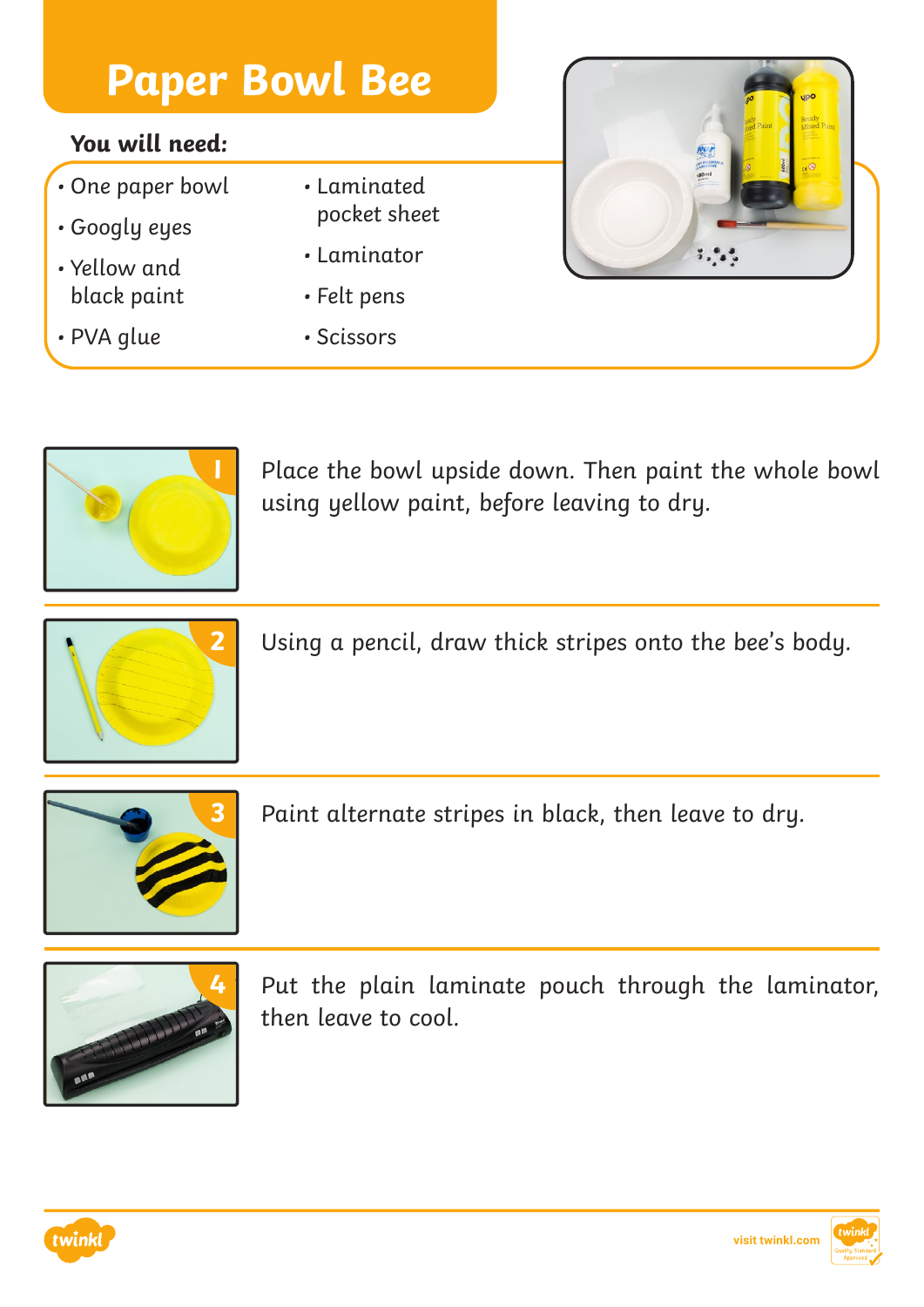#### **You will need:**

- One paper bowl
- Googly eyes
- Yellow and black paint
- PVA glue
- Laminated pocket sheet
- Laminator
- Felt pens
- Scissors





**5** Cut out two wings from the laminate sheet.



**6** Stick the wings onto the top of the bee using PVA glue, then leave to dry.



**7** Stick googly eyes onto the front of the bowl..



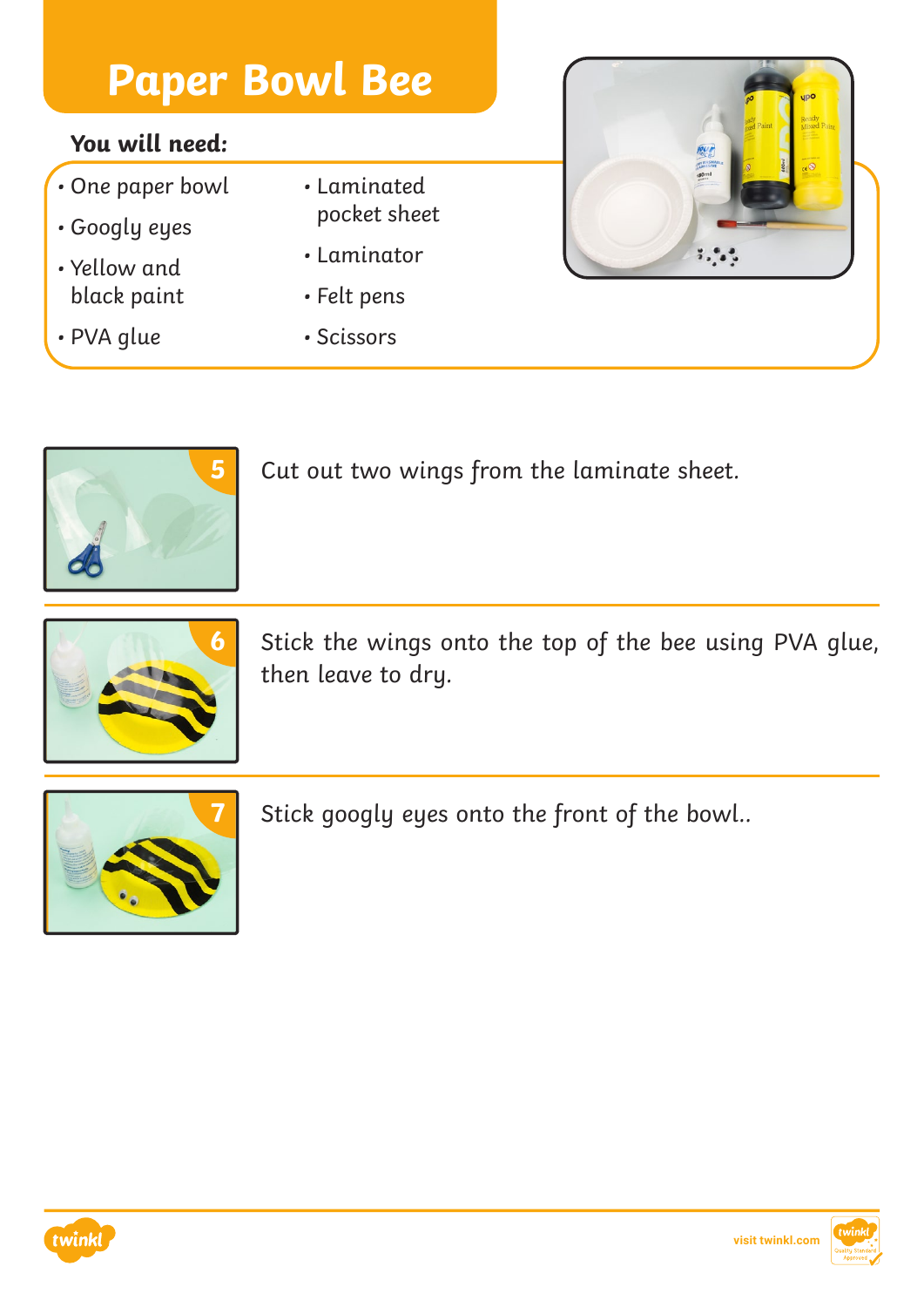### **You will need:**

- One paper bowl
- Googly eyes
- Yellow and black paint
- PVA glue
- Laminated pocket sheet
- Laminator
- Felt pens
- Scissors





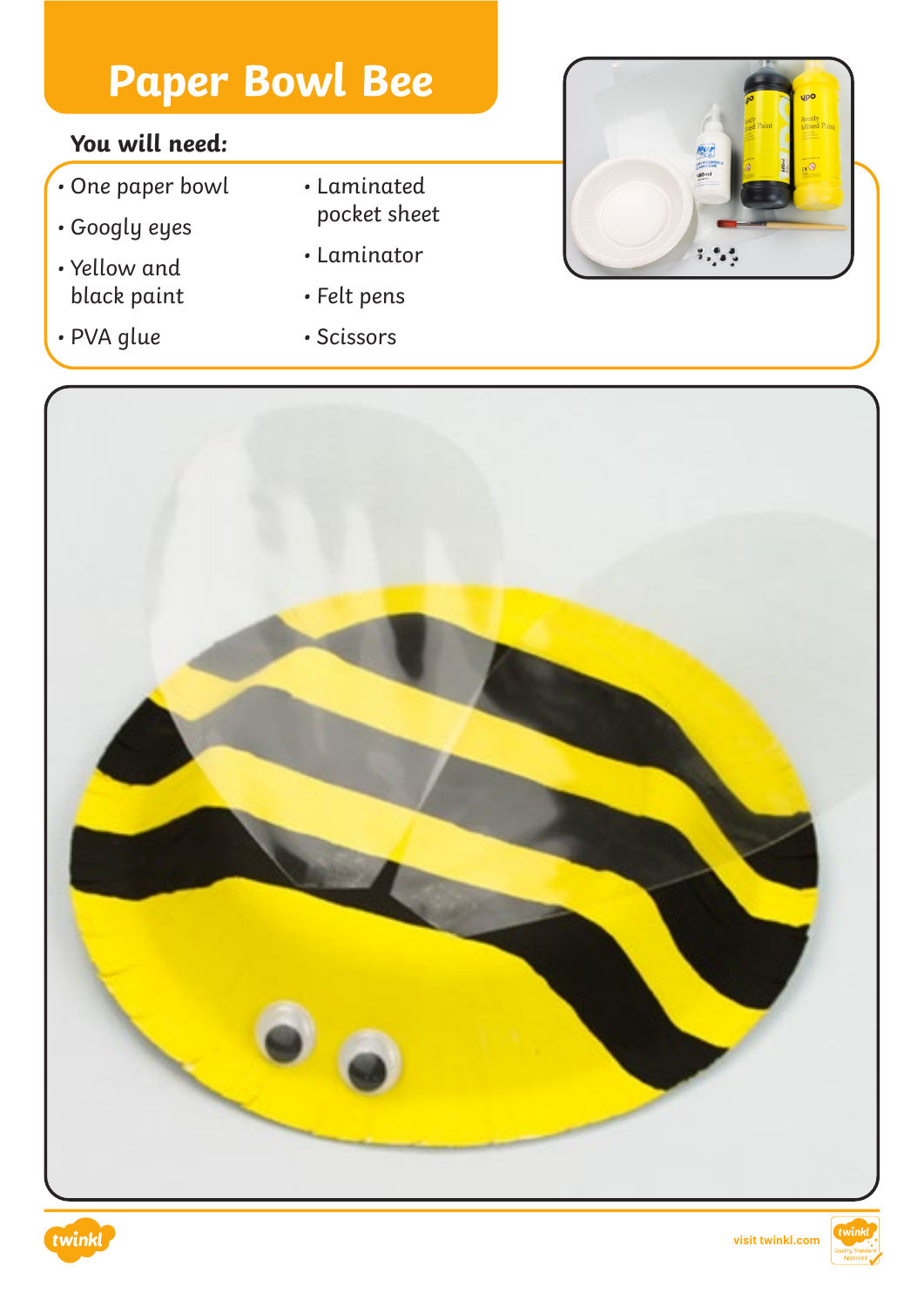



Place the bowl upside down. Then paint the whole bowl using yellow paint, before leaving to dry.

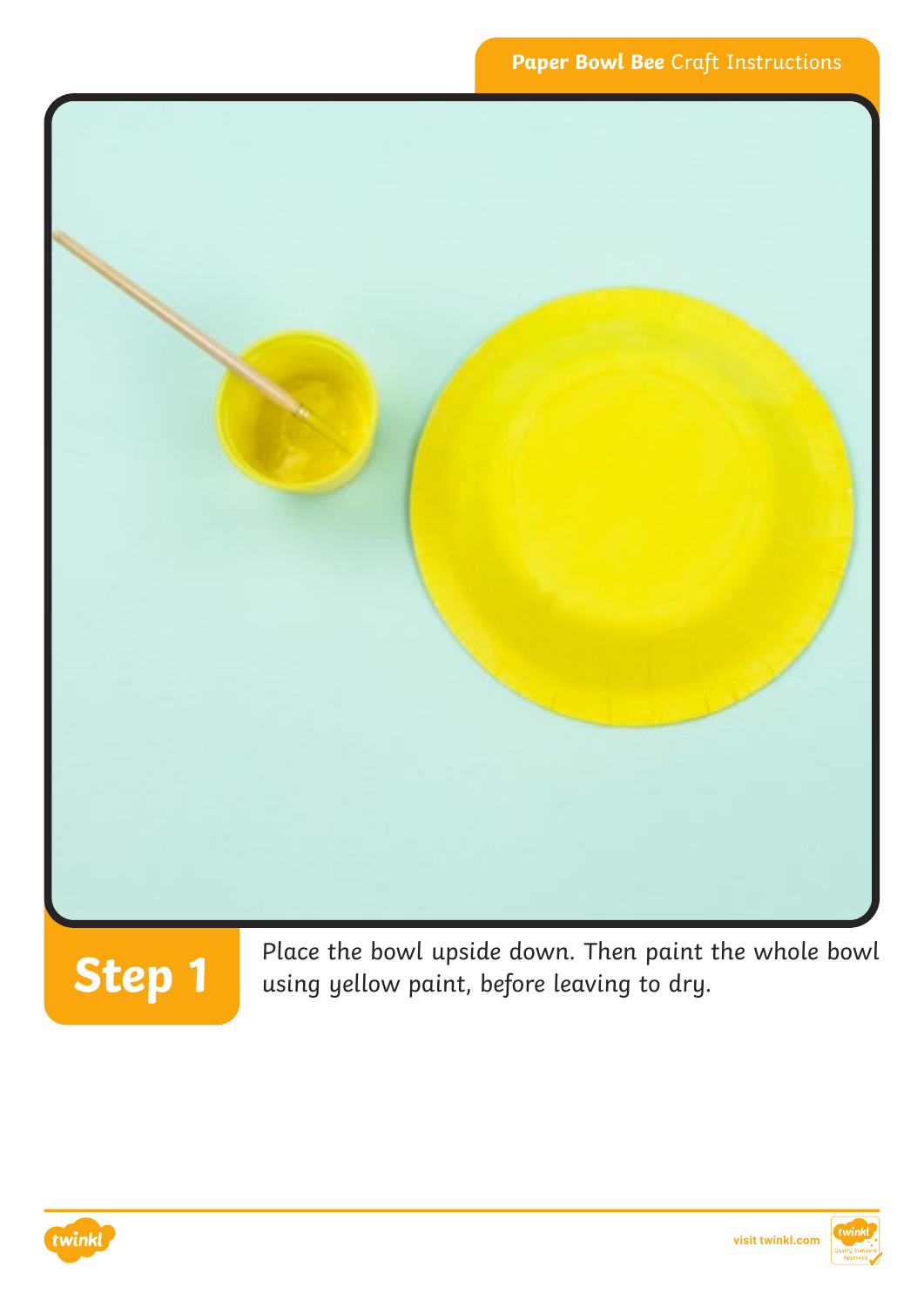

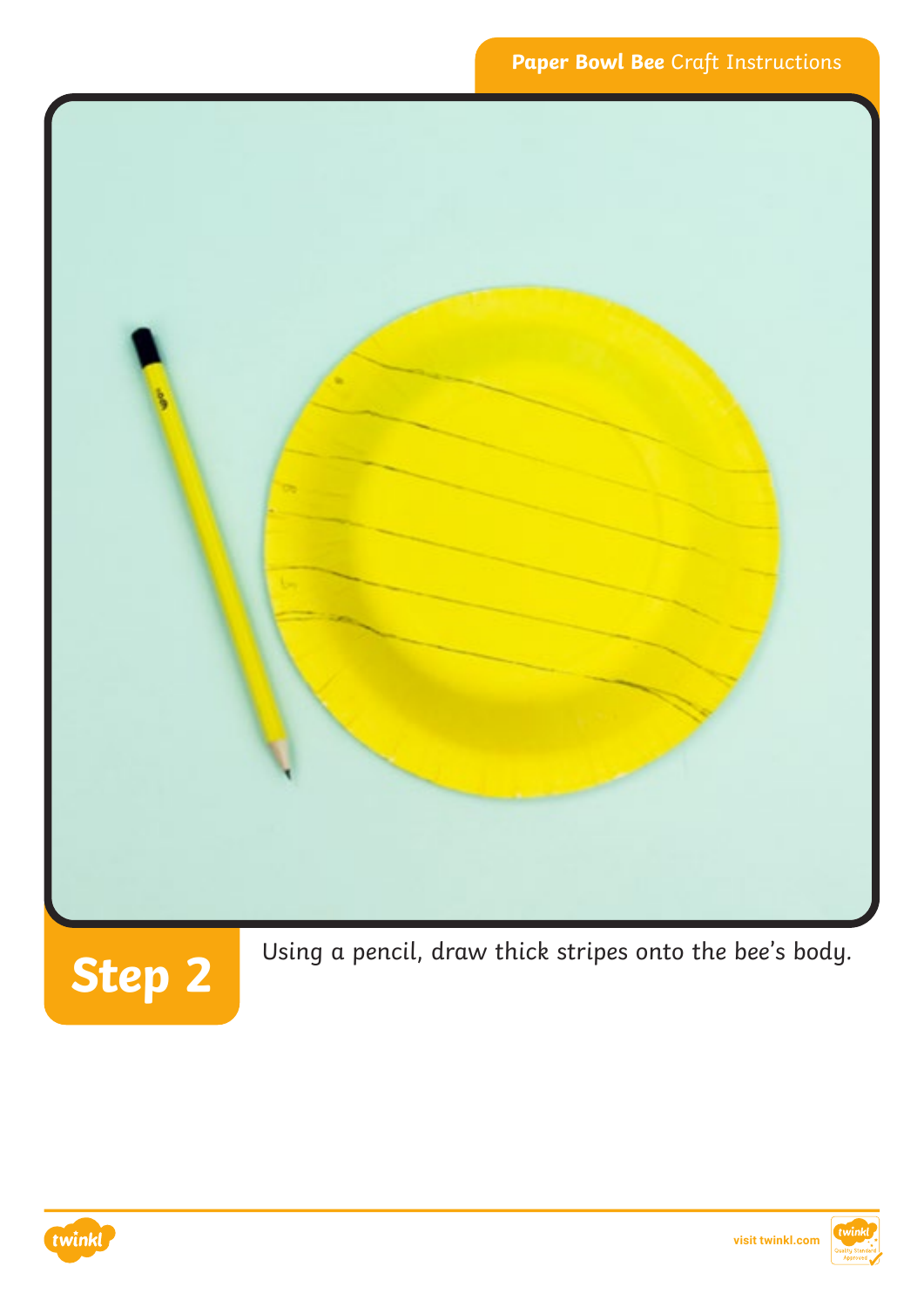



Paint alternate stripes in black, then leave to dry.



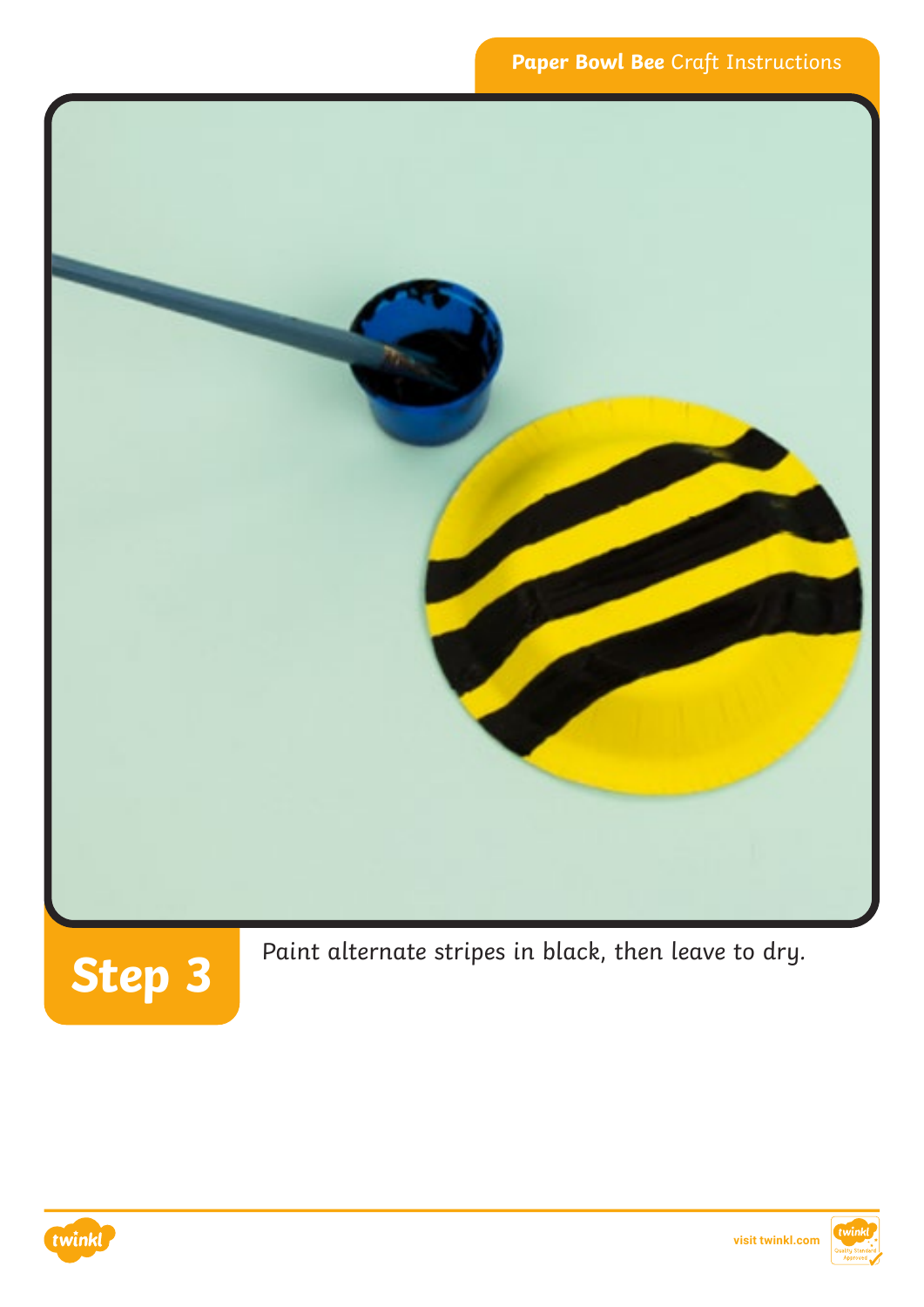#### **Paper Bowl Bee** Craft Instructions



**Step 4** Put the plain laminate pouch through the laminator, then leave to cool.

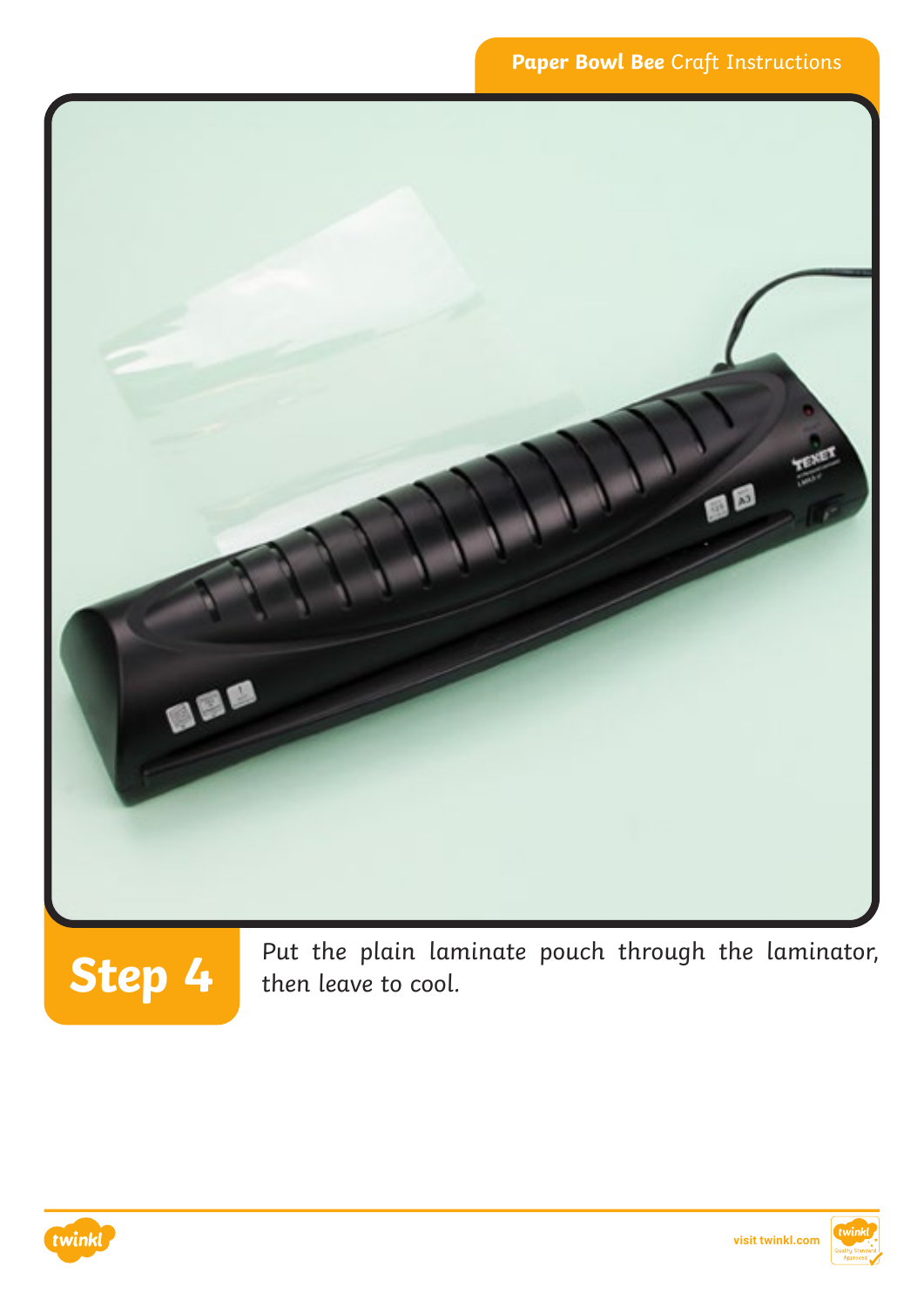

Cut out two wings from the laminate sheet.



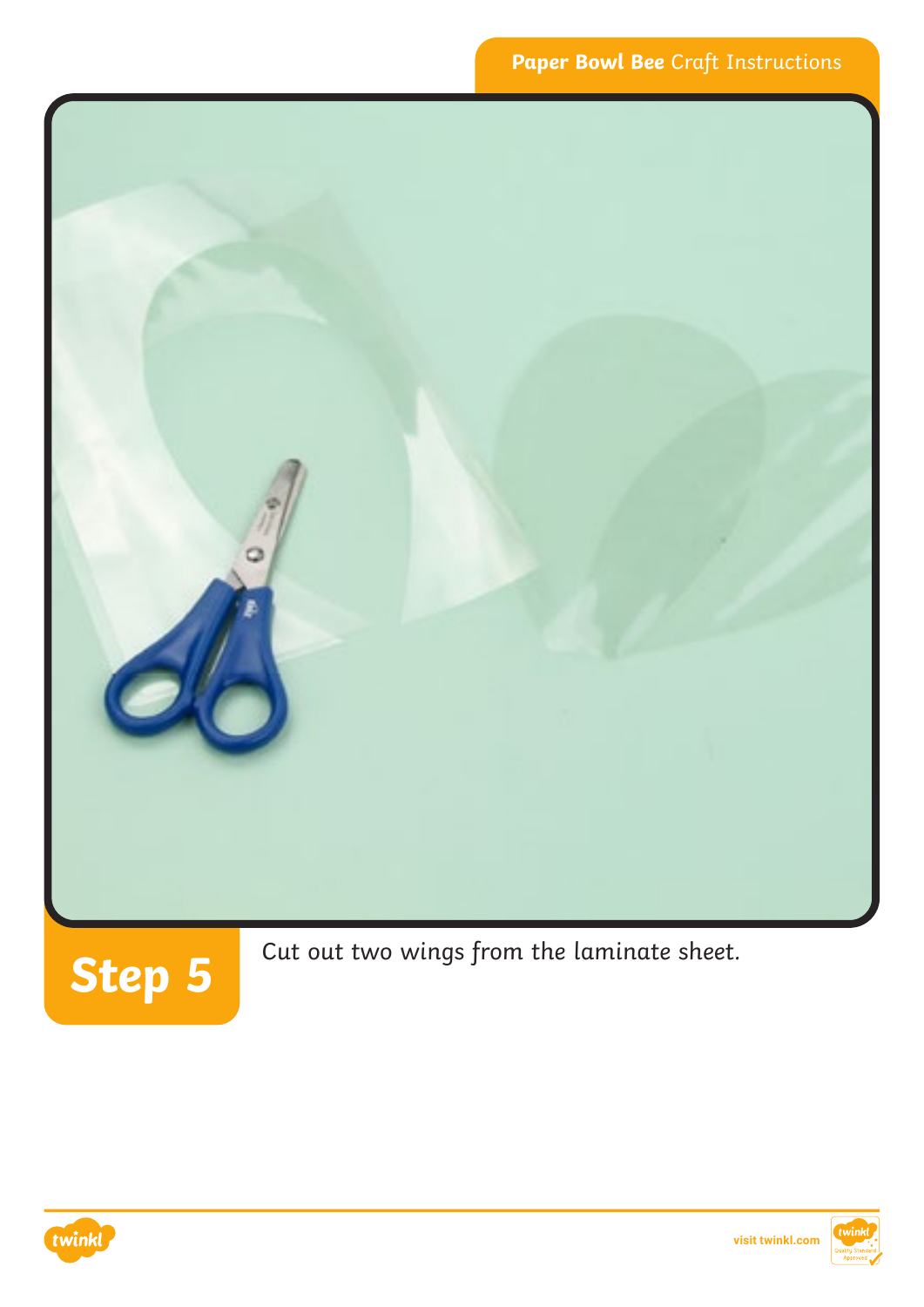

# **Step 6**

Stick the wings onto the top of the bee using PVA glue, then leave to dry.

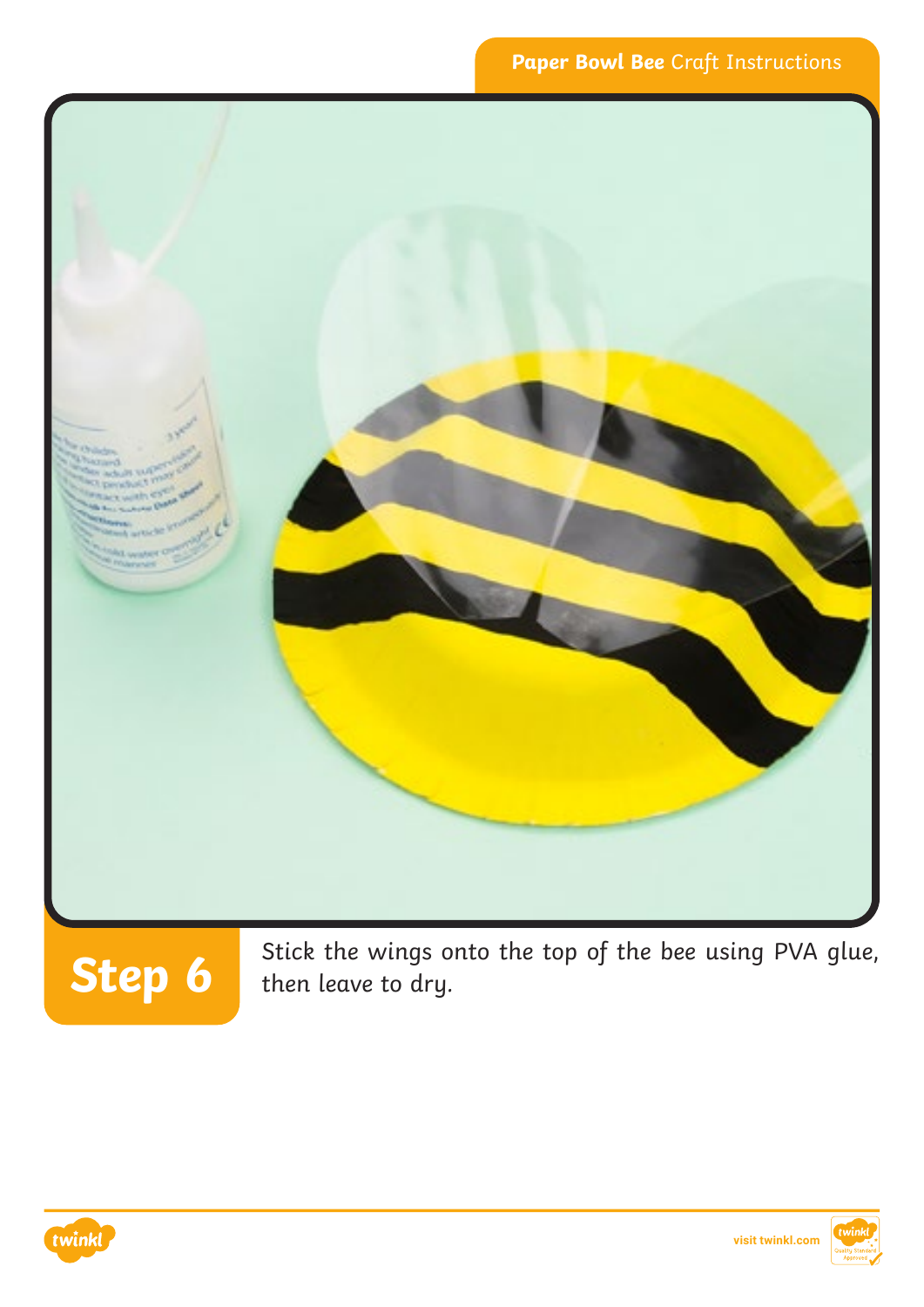### **Paper Bowl Bee** Craft Instructions





Stick googly eyes onto the front of the bowl.